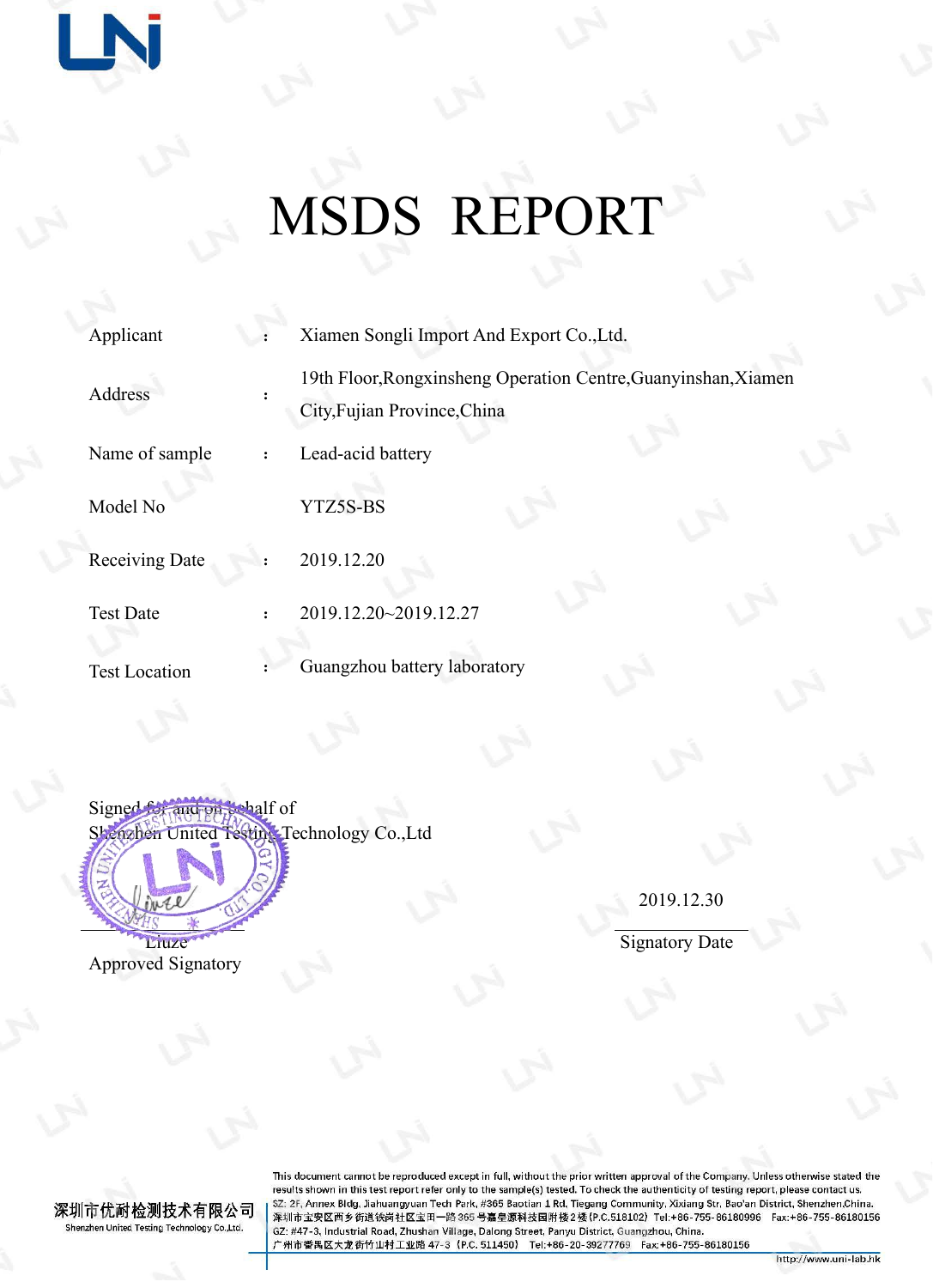

Report No.: UNIB19122016FR-01 Page 2 of 13

# **Section 1-Chemical Product and Company Identification**

| <b>Product Name</b> | Lead-acid battery                                                                 |  |
|---------------------|-----------------------------------------------------------------------------------|--|
| Model No            | YTZ5S-BS                                                                          |  |
| Specification       | 12V, 4.5Ah                                                                        |  |
| Manufacturer        | Jinjiang Songli Battery Co., Ltd.                                                 |  |
| Address             | Songshan Development Zone, Dongshi Town, Jinjiang City, Fujian<br>Province, China |  |
| Emergency           | 0592-3255627                                                                      |  |
| Telephone           |                                                                                   |  |
| Email               | doc@songligroup.com                                                               |  |

#### **Section 2- Hazards Identification**

| Preparation hazards | Not dangerous with normal use. Do not dismantle, open or shred            |  |
|---------------------|---------------------------------------------------------------------------|--|
| and classification  | Lead-acid battery. Exposure to the ingredients contained within or their  |  |
|                     | ingredients products could be harmful.                                    |  |
| Appearance, Color,  |                                                                           |  |
| and Odor            | Solid object with no odor, no color.                                      |  |
| Primary Route(s) of | The chemicals are contained in an airtight shell. Risk of exposure occurs |  |
| Exposure            | only if the battery is mechanically, thermally or electrically abused to  |  |
|                     | the point of compromising the enclosure. If this occurs, exposure to the  |  |
|                     | electrolyte solution contained within can occur by Inhalation, Ingestion, |  |
|                     | Eye contact and Skin contact                                              |  |
| Potential Health    | ACUTE (short term): see Section 8 for exposure controls in the event      |  |
| Effects             | that this battery has been ruptured, the electrolyte solution contained   |  |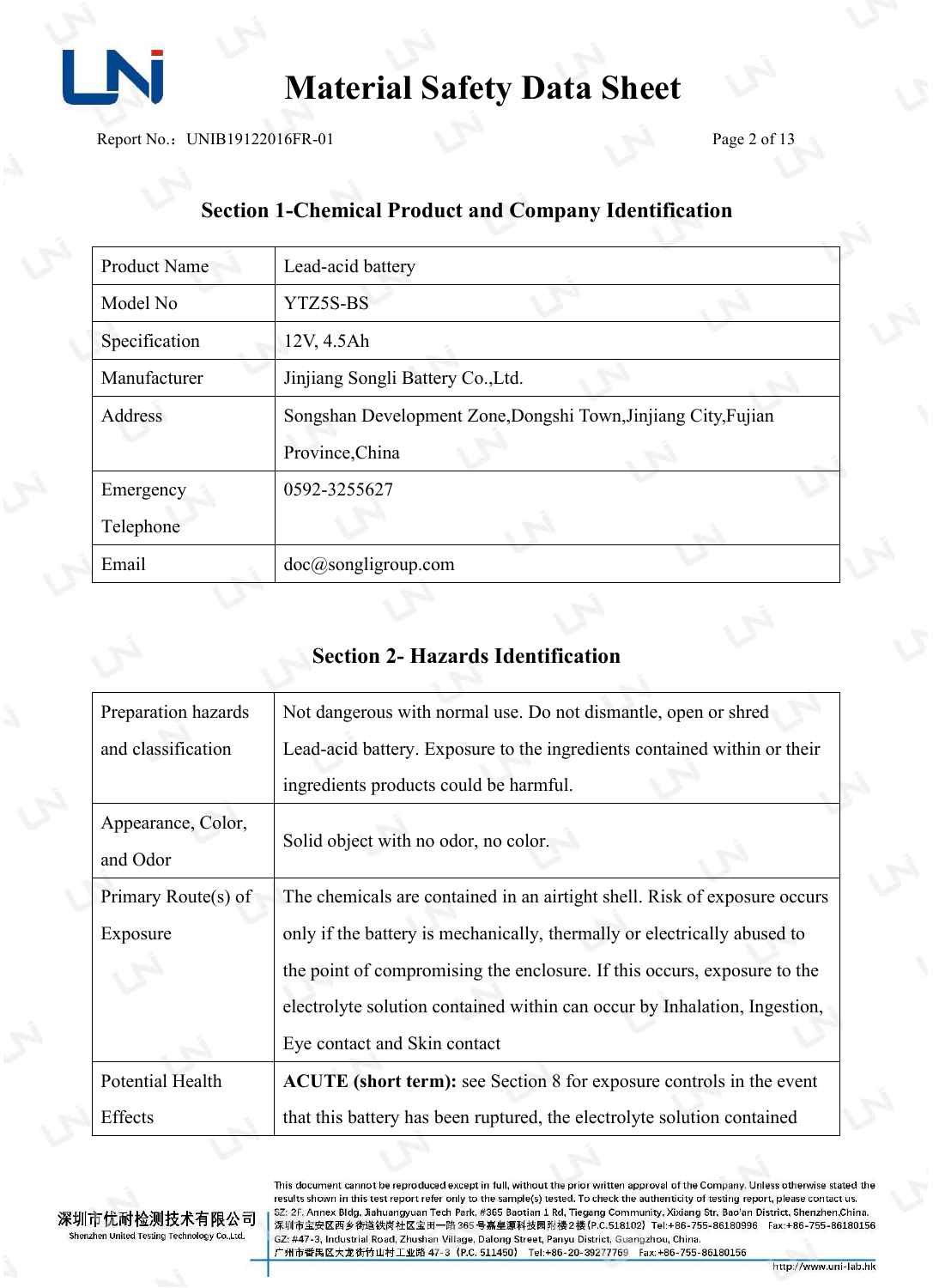

Report No.: UNIB19122016FR-01 Page 3 of 13

|                           | within the battery would be corrosive and can cause burns.                |
|---------------------------|---------------------------------------------------------------------------|
|                           | Inhalation: Inhalation of materials from a sealed battery is not an       |
|                           | expected route of exposure. Vapors or mists from a ruptured battery may   |
|                           | cause respiratory irritation.                                             |
|                           | Ingestion: Swallowing of materials from a sealed battery is not an        |
|                           | expected route of exposure. Swallowing the contents of an open battery    |
|                           | can cause serious chemical burns of mouth, esophagus, and                 |
|                           | gastrointestinal tract.                                                   |
|                           | Skin: Contact between the battery and skin will not cause any harm.       |
|                           | Skin contact with contents of an open battery can cause severe irritation |
|                           | or burns to the skin.                                                     |
|                           | Eye: Contact between the battery and the eye will not cause any harm.     |
|                           | Eye contact with contents of an open battery can cause severe irritation  |
|                           | or burns to the eye.                                                      |
|                           | <b>CHRONIC</b> (long term): see Section 11 for additional toxicological   |
|                           | data                                                                      |
| <b>Medical Conditions</b> |                                                                           |
| Aggravated by             | Not applicable                                                            |
| Exposure                  |                                                                           |
| Reported as               |                                                                           |
| carcinogen                | Not applicable                                                            |

#### **Section 3- Composition/Information on Ingredient**

| <b>Chemical Composition</b> | CAS No.    | Weight $(\% )$ |  |
|-----------------------------|------------|----------------|--|
| Lead Compounds              | 7439-92-1  | 70             |  |
| Silicon dioxide             | 14808-60-7 |                |  |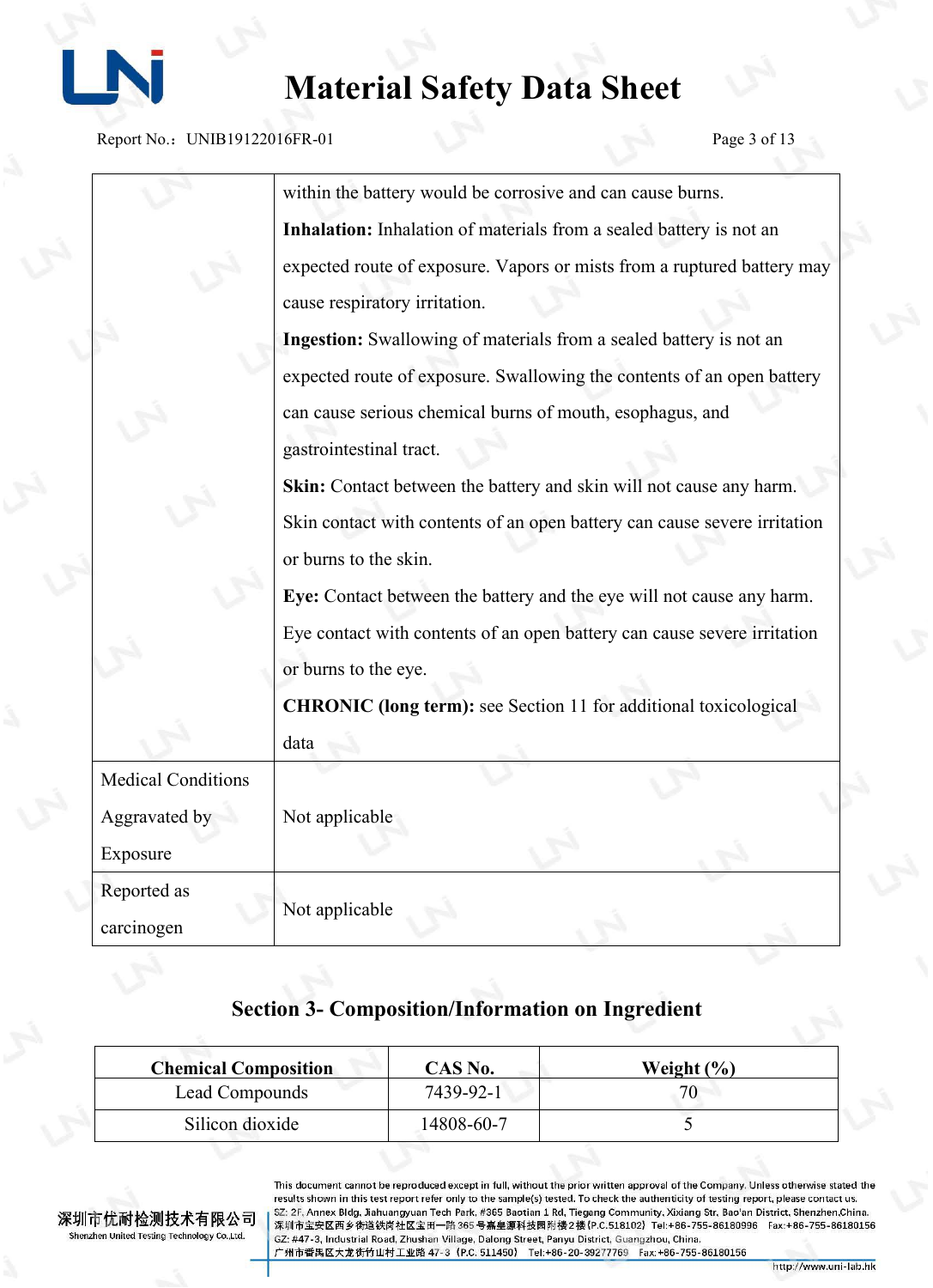

Report No.: UNIB19122016FR-01 Page 4 of 13

| <b>ABS</b>    | 9003-56-9  |  |
|---------------|------------|--|
| Sulfuric Acid | 7664-93-9  |  |
| Copper        | 7440-50-8  |  |
| Styrene       | 25068-38-6 |  |

Note: CAS number is Chemical Abstract Service Registry Number.

#### **Section 4 - First Aid Measures**

| Inhalation   | If contents of an opened battery are inhaled, remove source of          |
|--------------|-------------------------------------------------------------------------|
|              | contamination or move victim to fresh air. Obtain medical advice.       |
| Skin contact | If skin contact with contents of an open battery occurs, as quickly as  |
|              | possible                                                                |
|              | remove contaminated clothing, shoes and leather goods. Immediately      |
|              | flush with lukewarm, gently flowing water for at least 30 minutes. If   |
|              | irritation or pain persists, seek medical attention. Completely         |
|              | decontaminate clothing, shoes and leather goods before reuse or         |
|              | discard.                                                                |
| Eye contact  | If eye contact with contents of an open battery occurs, immediately     |
|              | flush the contaminated eye(s) with lukewarm, gently flowing water for   |
|              | at least 30 minutes while holding the eyelids open. Neutral saline      |
|              | solution may be used as soon as it is available. If necessary, continue |
|              | flushing during transport to emergency care facility. Take care not to  |
|              | rinse contaminated water into the unaffected eye or onto face. Quickly  |
|              | transport victim to an emergency care facility.                         |
| Ingestion    | If ingestion of contents of an open battery occurs, never give anything |
|              | by mouth if victim is rapidly losing consciousness, or is unconscious   |
|              | or convulsing. Have victim rinse mouth thoroughly with water. DO        |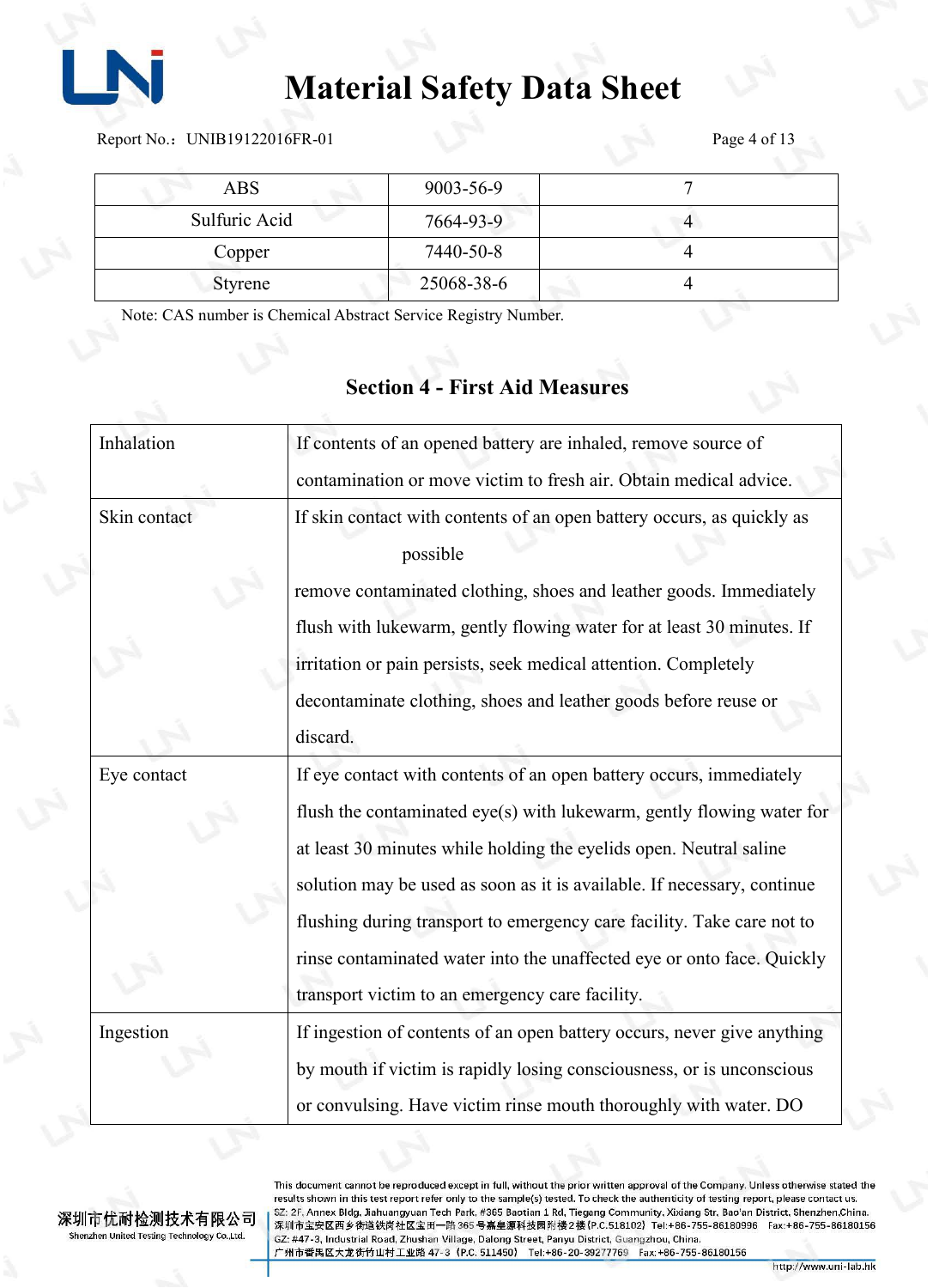

Report No.: UNIB19122016FR-01 Page 5 of 13

NOT INDUCE VOMITING. Have victim drink 60 to 240 mL (2-8 oz.) of water. If vomiting occurs naturally, have victim lean forward to reduce risk of aspiration. Have victim rinse mouth with water again. Quickly transport victim to an emergency care facility.

### **Section 5 –Fire Fighting Measures**

| <b>Flammable Properties</b> | In the event that this battery has been ruptured, the electrolyte solution |
|-----------------------------|----------------------------------------------------------------------------|
|                             | contain within the battery would be flammable. Like any sealed             |
|                             | container, battery may rupture when exposed to excessive heat; this        |
|                             | could result in the release of flammable or corrosive materials.           |
| Suitable extinguishing      |                                                                            |
| Media                       | Use extinguishing media suitable for the materials that are burning.       |
| Unsuitable                  |                                                                            |
| extinguishing Media         | Not available                                                              |
| <b>Explosion Data</b>       | Sensitivity to Mechanical Impact: This may result in rupture in            |
|                             | extreme cases                                                              |
|                             | <b>Sensitivity to Static Discharge: Not Applicable</b>                     |
| Specific Hazards            | Fires involving Lead-acid battery can be controlled with water. When       |
| arising from the            | water is used, however, hydrogen gas may evolve. In a confined space,      |
| chemical                    | hydrogen gas can form an explosive mixture. In this situation,             |
|                             | smothering agents are recommended to extinguish the fire                   |
| Protective Equipment        | As for any fire, evacuate the area and fight the fire from a safe          |
| and precautions for         | distance. Wear a pressure-demand, self-contained breathing apparatus       |
| firefighters                | and full protective gear. Fight fire from a protected location or a safe   |
|                             | distance. Use NIOSH/MSHA approved full-face self-contained                 |
|                             | breathing apparatus (SCBA) with full protective gear.                      |
|                             |                                                                            |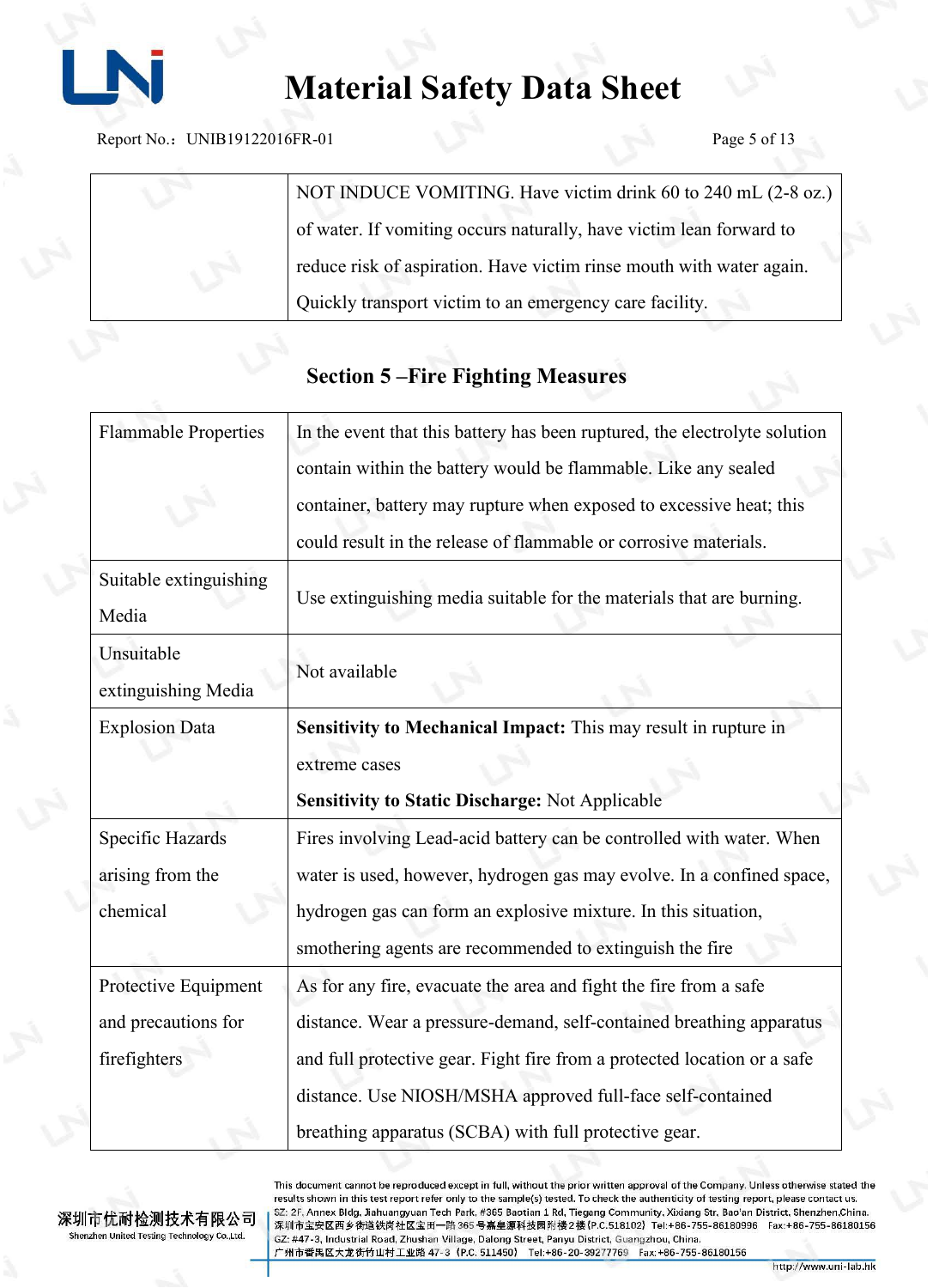

Report No.: UNIB19122016FR-01 Page 6 of 13

| Health: 0 Flammability: 0 Instability: |  |
|----------------------------------------|--|
|                                        |  |

| <b>Section 6 – Accidental Release Measures</b> |  |
|------------------------------------------------|--|
|------------------------------------------------|--|

| Personal Precautions, | Restrict access to area until completion of clean-up. Do not touch the   |  |
|-----------------------|--------------------------------------------------------------------------|--|
| protective equipment, | spilled material. Wear adequate personal protective equipment as         |  |
| and emergency         | indicated in Section 8.                                                  |  |
| procedures            |                                                                          |  |
| Environmental         | Prevent material from contaminating soil and from entering sewers or     |  |
| Precautions           | waterways.                                                               |  |
| Methods and materials | Stop the leak if safe to do so. Contain the spilled liquid with dry sand |  |
| for Containment       | or earth. Clean up spills immediately.                                   |  |
| Methods and materials | Absorb spilled material with an inert absorbent (dry sand or earth).     |  |
| for cleaning up       | Scoop contaminated absorbent into an acceptable waste container.         |  |
|                       | Collect all contaminated absorbent and dispose of according to           |  |
|                       | directions in Section 13. Scrub the area with detergent and water;       |  |
|                       | collect all contaminated wash water for proper disposal.                 |  |

### **Section 7 – Handling and Storage**

| Handling | Don't handling Lead-acid battery with metalwork. Do not open,             |  |
|----------|---------------------------------------------------------------------------|--|
|          | dissemble, crush or burn battery. Ensure good ventilation/exhaustion      |  |
|          | at the workplace. Prevent formation of dust. Information about            |  |
|          | protection against explosions and fires: Keep ignition sources away-      |  |
|          | Do not smoke.                                                             |  |
| Storage  | If the batteries are subject to storage for such a long term as more than |  |
|          | 3 months, it is recommended to recharge the Lead-acid battery             |  |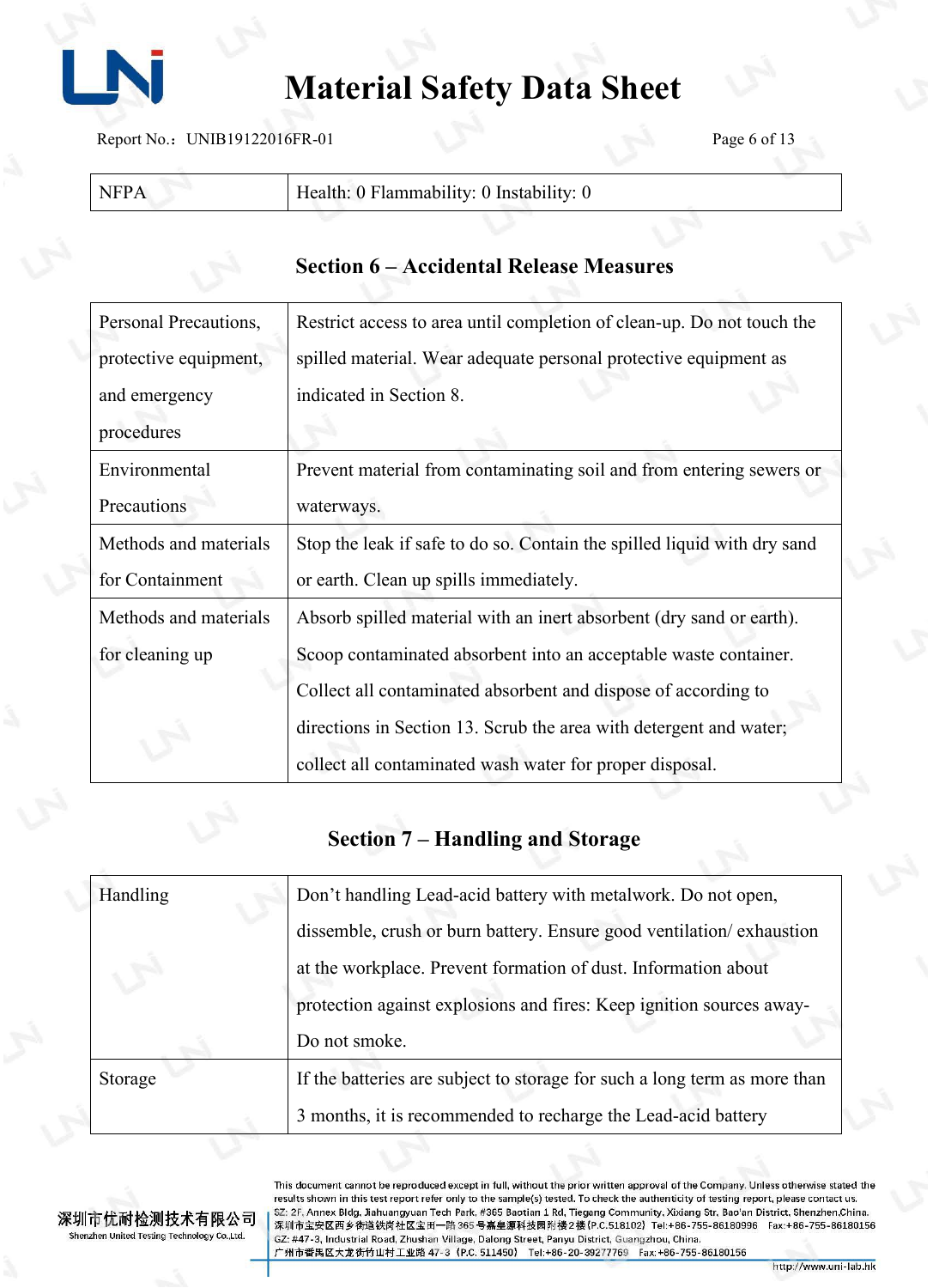

Report No.: UNIB19122016FR-01 Page 7 of 13

| periodically.                                                                                    |  |
|--------------------------------------------------------------------------------------------------|--|
| <b>Storage Temperature</b>                                                                       |  |
| Short period less than 3 months: $-20 \rightarrow +60^{\circ}$ C, 75%RH Max                      |  |
| Long period more than 3 months: $-5^{\circ}\text{C} \rightarrow +35^{\circ}\text{C}$ , 75%RH Max |  |
| Do not storage Lead-acid battery haphazardly in a box or drawer                                  |  |
| where they may short-circuit each other or be short-circuited by other                           |  |
| metal objects. Keep out of reach of children. Do not expose Lead-acid                            |  |
| battery to heat or fire. Avoid storage in direct sunlight. Do not store                          |  |
| together with oxidizing and acidic materials.                                                    |  |

| Engineering control     | Use local exhaust ventilation or other engineering controls to control                      |  |
|-------------------------|---------------------------------------------------------------------------------------------|--|
|                         | sources of dust, mist, fumes and vapor. Keep away from heat and open                        |  |
|                         | flame. Store in a cool, dry place.                                                          |  |
| Respiratory protection  | Not necessary under normal conditions.                                                      |  |
| Skin and body           | Not necessary under normal conditions, Wear neoprene or nitrile                             |  |
| Protection              | rubber gloves if handling an open or leaking battery.                                       |  |
| Eye protection          | Not necessary under normal conditions, Wear safety glasses if                               |  |
|                         | handling an open or leaking battery.                                                        |  |
| Hands protection        | Wear neoprene or natural rubber material gloves if handling an open or                      |  |
|                         | leaking battery.                                                                            |  |
| Others protection       | Have a safety shower and eye wash fountain readily available in the<br>immediate work area. |  |
| <b>Hygiene Measures</b> | Do not eat, drink, or smoke in work area. Maintain good                                     |  |
|                         | housekeeping.                                                                               |  |

### **Section 8 – Exposure Controls, Personal Protection**

深圳市优耐检测技术有限公司 Shenzhen United Testing Technology Co.,Ltd.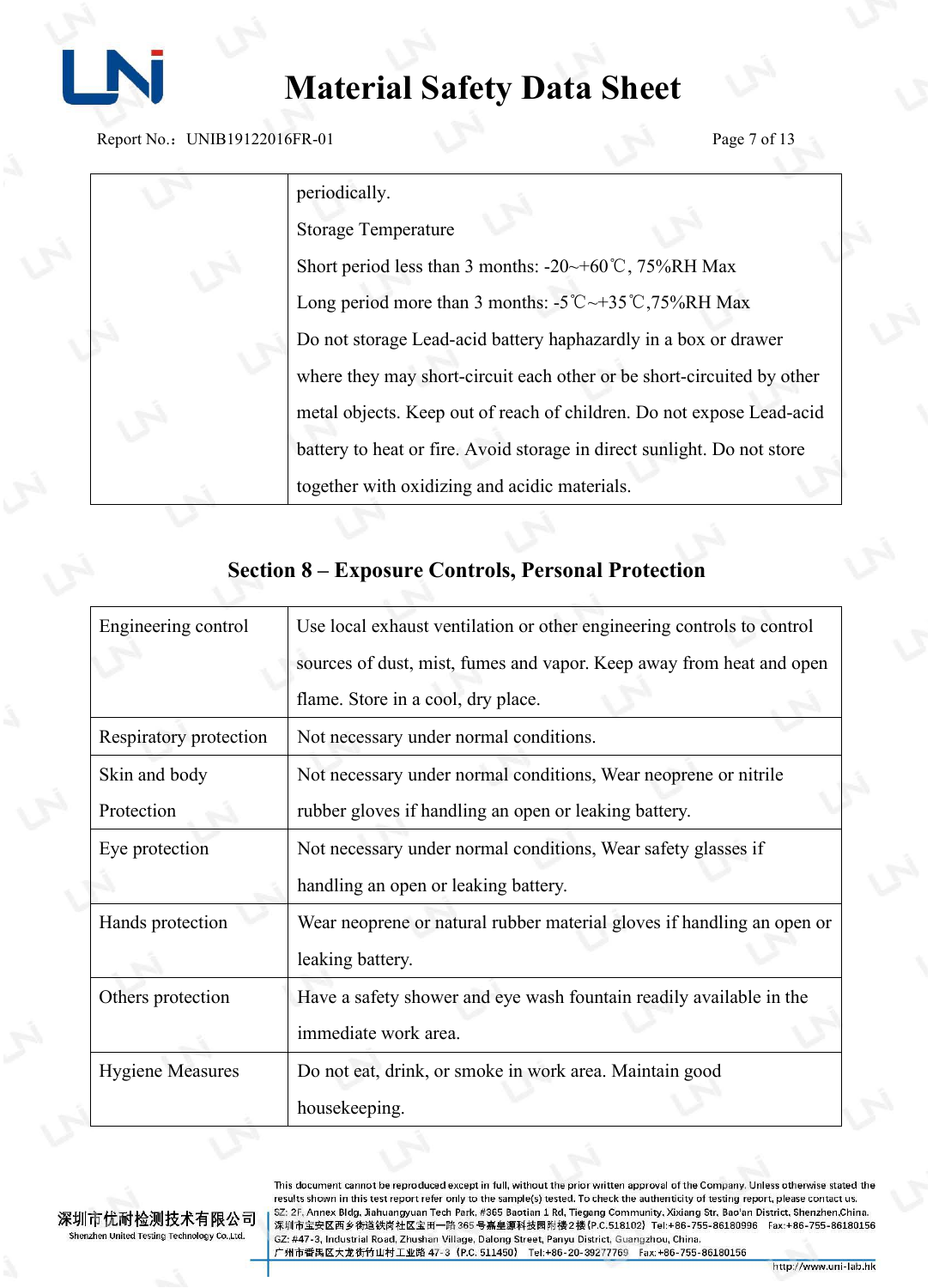

Report No.: UNIB19122016FR-01 Page 8 of 13

## **Section 9-Physical and Chemical Properties**

| Physical State                                               | Form: Prismatic |  |  |
|--------------------------------------------------------------|-----------------|--|--|
|                                                              | Color: Black    |  |  |
|                                                              | Odor: Odorless  |  |  |
| Change in condition                                          |                 |  |  |
| pH, with indication of<br>the concentration                  | Not applicable. |  |  |
| Melting point/freezing<br>point                              | Not available.  |  |  |
| Boiling Point, initial<br>boiling point and<br>Boiling range | Not available.  |  |  |
| <b>Flash Point</b>                                           | Not available.  |  |  |
| Upper/lower<br>flammability or<br>explosive limits           | Not available.  |  |  |
| <b>Vapor Pressure</b>                                        | Not applicable. |  |  |
| Vapor Density: $(Air =$<br>1)                                | Not applicable. |  |  |
| Density/relative density                                     | Not available.  |  |  |
| Solubility in Water                                          | Insoluble.      |  |  |
| n-octanol/water<br>partition coefficient                     | Not available.  |  |  |
| Auto-ignition<br>temperature                                 | 130°C           |  |  |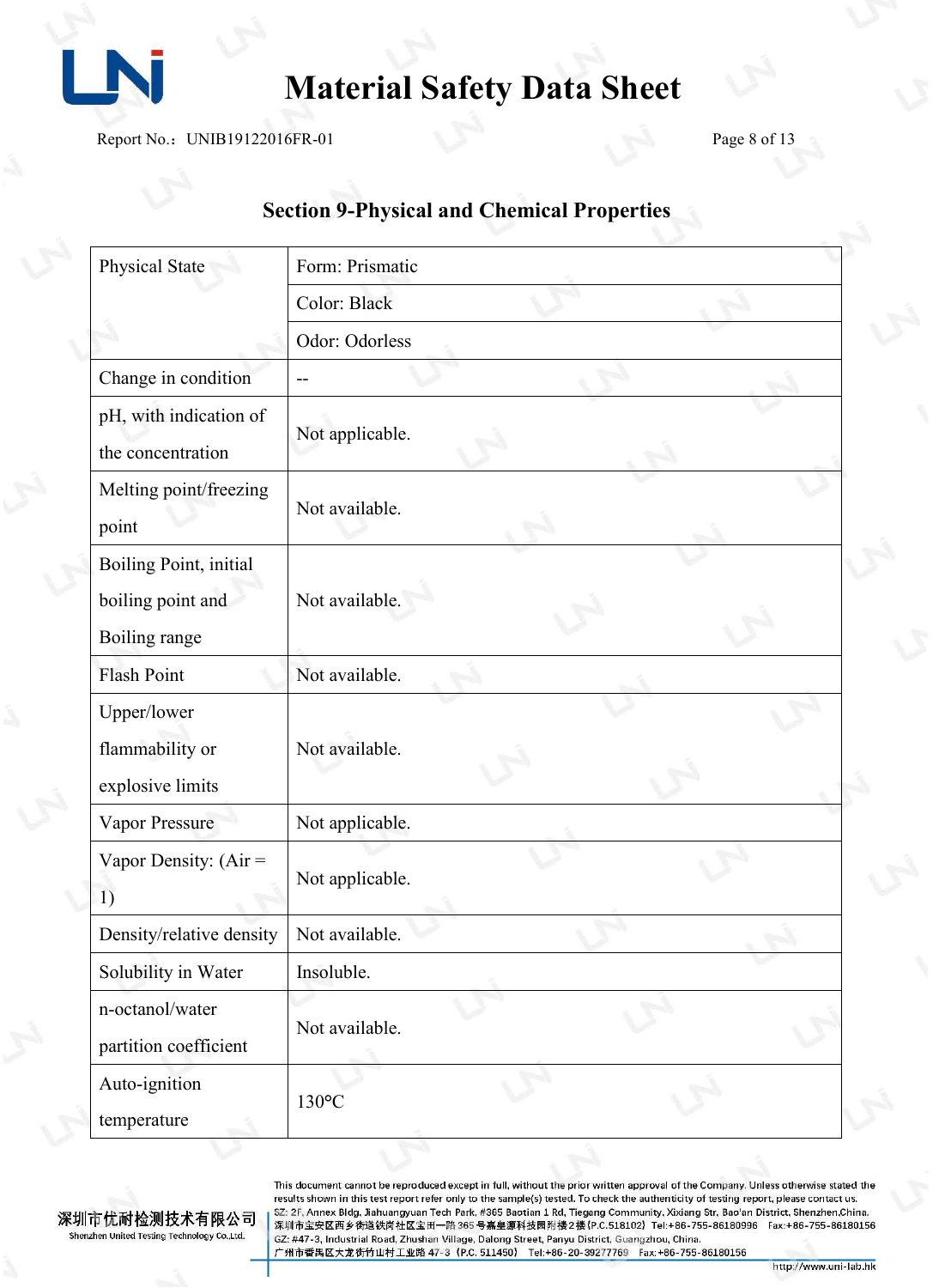

Report No.: UNIB19122016FR-01 Page 9 of 13

| Decomposition            | Not available.  |  |
|--------------------------|-----------------|--|
| temperature              |                 |  |
| Odout threshold          | Not available.  |  |
| Evaporation rate         | Not available.  |  |
| Flammability (soil, gas) | Not available.  |  |
| Viscosity                | Not applicable. |  |

## **Section 10 - Stability and Reactivity**

| Stability                  | The product is stable under normal conditions.                          |  |
|----------------------------|-------------------------------------------------------------------------|--|
| <b>Conditions to Avoid</b> | Do not subject Lead-acid battery to mechanical shock.                   |  |
| (e.g. static discharge,    | Vibration encoutered during transportation does not cause leakage, fire |  |
| shock or vibration)        | or explosion.                                                           |  |
|                            | Do not disassemble, crush, short or install with incorrect polarity.    |  |
|                            | Avoid mechanical or electrical abuse.                                   |  |
| Incompatible Materials     | Not Available                                                           |  |
| Hazardous                  | This material may release toxic fumes if burned or exposed to fire      |  |
| Decomposition              |                                                                         |  |
| Products                   |                                                                         |  |
| Possibility of             | Not Available                                                           |  |
| <b>Hazardous Reaction</b>  |                                                                         |  |

# **Section 11- Toxicological Information**

| Irritation | Risk of irritation occurs only if the battery is mechanically, thermally or |
|------------|-----------------------------------------------------------------------------|
|            | electrically abused to the point of compromising the enclosure. If this     |
|            | occurs, irritation to the skin, eyes and respiratory tract may occur.       |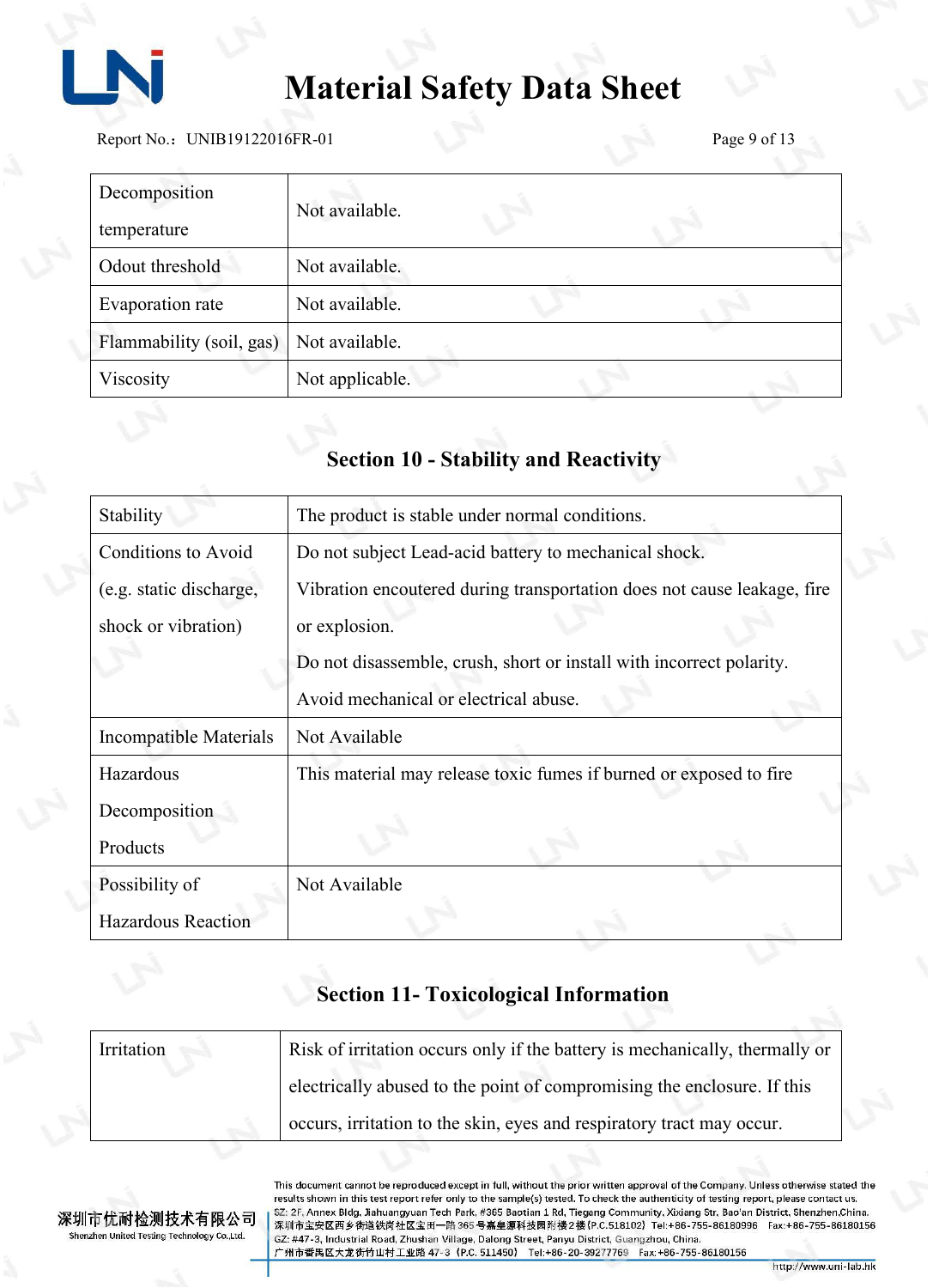

Report No.: UNIB19122016FR-01 Page 10 of 13

| Sensitization                            | Not Available |  |  |
|------------------------------------------|---------------|--|--|
| Neurological Effects                     | Not Available |  |  |
| Teratogenicity                           | Not Available |  |  |
| Reproductive Toxicity                    | Not Available |  |  |
| Mutagenicity (Genetic<br>Effects)        | Not Available |  |  |
| Toxicologically<br>Synergistic Materials | Not Available |  |  |

## **Section 12- Ecological Information**

| General note          | Water hazard class 1(Self-assessment): slightly hazardous for water.     |  |  |
|-----------------------|--------------------------------------------------------------------------|--|--|
|                       | Do not allow undiluted product or large quantities of it to reach ground |  |  |
|                       | water, water course or sewage system.                                    |  |  |
| Anticipated behavior  |                                                                          |  |  |
| of a chemical product |                                                                          |  |  |
| in                    |                                                                          |  |  |
| environment/possible  | Not Available                                                            |  |  |
| environmental         |                                                                          |  |  |
| impace/ecotoxicity    |                                                                          |  |  |
| Mobility in soil      | Not Available                                                            |  |  |
| Persistence and       |                                                                          |  |  |
| Degradability         | Not Available                                                            |  |  |
| Bioaccumulation       |                                                                          |  |  |
| potential             | Not Available                                                            |  |  |
| Other Adverse Effects | Not Available                                                            |  |  |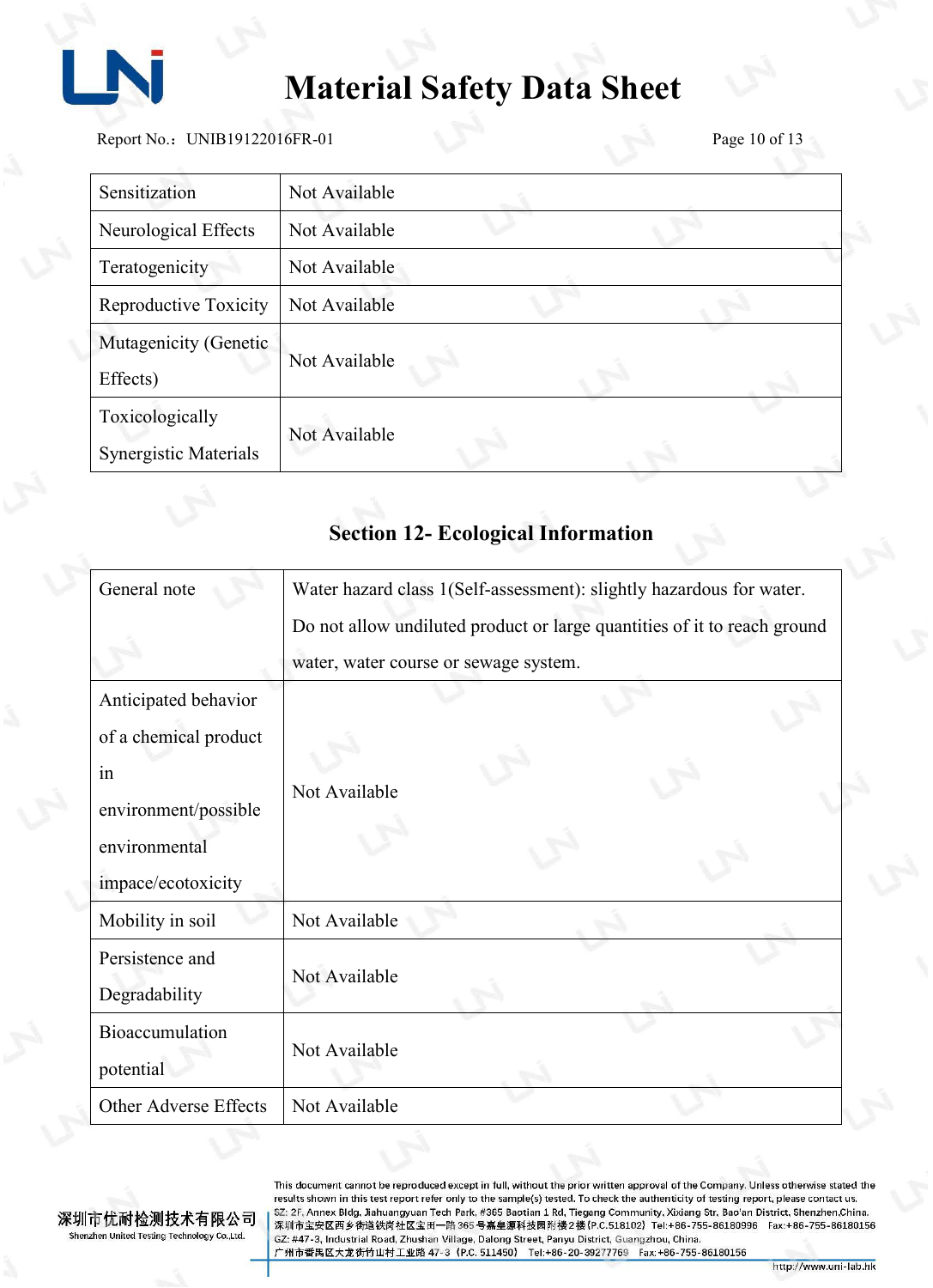

Report No.: UNIB19122016FR-01 Page 11 of 13

#### **Section 13- Disposal Considerations**

Product disposal recommendation: Observe local, state and federal laws and regulations. Packaging disposal recommendation: Be aware discarded batteries may cause fire, tape the battery terminals to insulate them. Don't disassembly the battery.Completely discharge containers (no tear drops, no powder rest, scraped carefully). Containers may be recycled or re-used. Observe local, state and federal laws and regulations.

The potential effects on the environment and human health of the substances used in batteries and accumulators; the desirability of not disposing of waste batteries and accumulators as unsorted municipal waste and of participating in their separate collection so as to facilitate treatment and recycling;

| Label for conveyance:              | N/A                                                                                                                                                                                                       |  |
|------------------------------------|-----------------------------------------------------------------------------------------------------------------------------------------------------------------------------------------------------------|--|
| <b>UN Number:</b>                  | <b>UN2800</b>                                                                                                                                                                                             |  |
| <b>Transport hazard class(es):</b> | 8                                                                                                                                                                                                         |  |
| <b>Packing group:</b>              |                                                                                                                                                                                                           |  |
| <b>Marine pollutant:</b>           | N <sub>o</sub>                                                                                                                                                                                            |  |
| UN Proper shipping name:           | Batteries, wet, non-spillable                                                                                                                                                                             |  |
| <b>Transport information:</b>      | This goods shall be considered Not Restricted Goods and<br>need to be complied with the requirements of Packing                                                                                           |  |
|                                    | Instruction 872 of special provision A67 of 61 <sup>th</sup> DGR<br>Manual of IATA or special provision 238 of IMDG CODE<br>(Amdt. 39-18).<br>The words "Not Restricted" and the Special Provision number |  |
|                                    | must be included in the description of the substance on the Air or                                                                                                                                        |  |

#### **Section 14- Transport Information**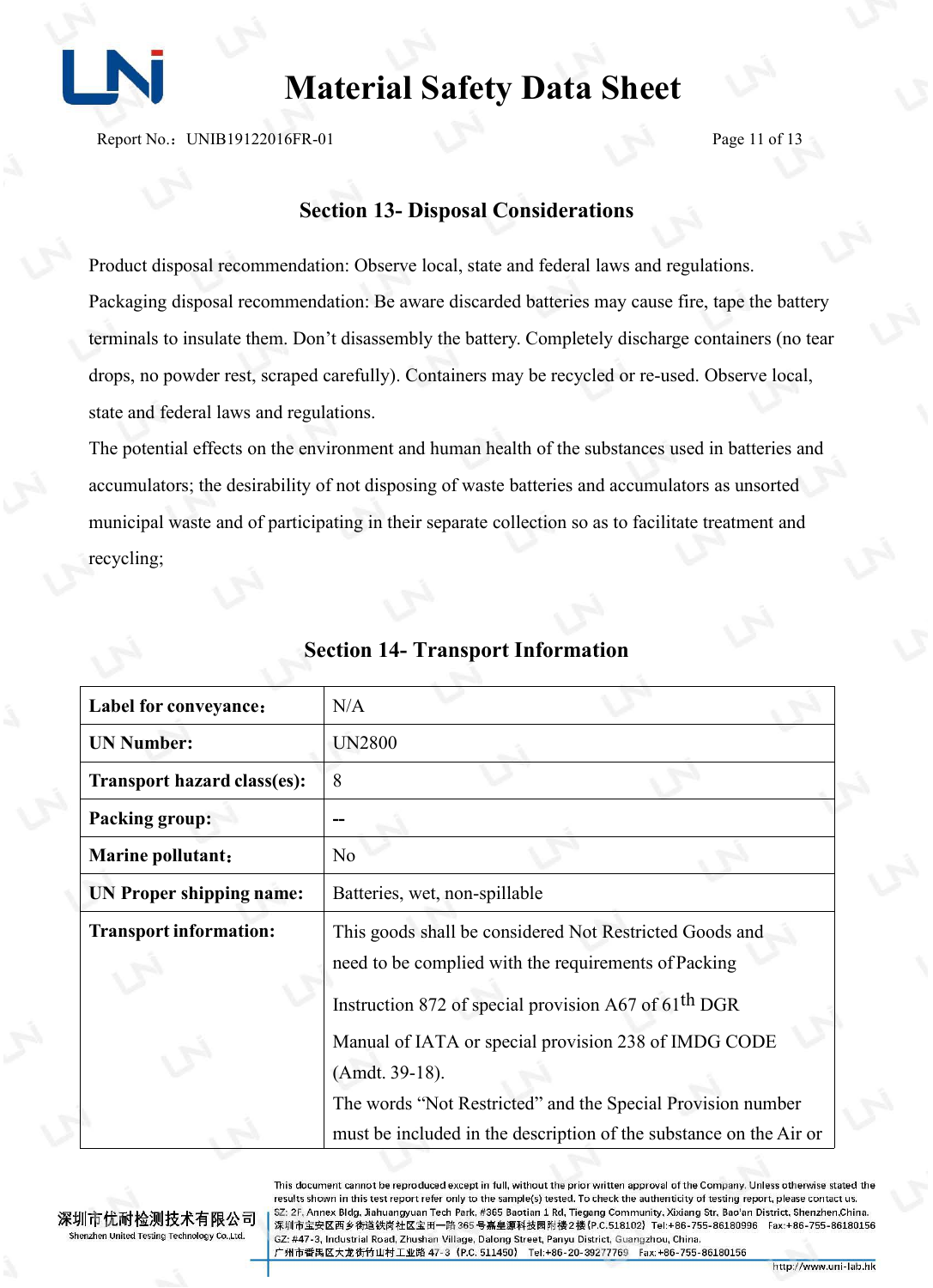

Report No.: UNIB19122016FR-01 Page 12 of 13

|                    | Sea Waybill.                         |
|--------------------|--------------------------------------|
| Transport Fashion: | By air, by sea, by railway, by road. |

#### **Section 15 – Regulatory Information**

OSHA hazard communication standard (29 CFR 1910.1200)

Hazardous √ Non-hazardous

#### **Section16 – Additional Information**

Additional Information: the information above is believed to be accurate and represents the best information currently available to us. However, Concorde makes no warranty of merchantability or any other warranty, express or implied, with respect to such information, and we assume no liability resulting from its use. users should make their own investigations to determine the suitability of the information for their particular purposes. Although reasonable precautions have been taken in the preparation of the data contained herein, it is offered solely for your information, consideration and investigation. This material safety data sheet provides guidelines for the safe handling and use of this product; it does not and cannot advise on all possible situations, therefore, your specific use of this product should be evaluated to determine if additional precautions are required. The data/information contained herein has been reviewed and approved for general release on the basis that this document contains no export controlled information.

深圳市优耐检测技术有限公司 Shenzhen United Testing Technology Co.,Ltd.